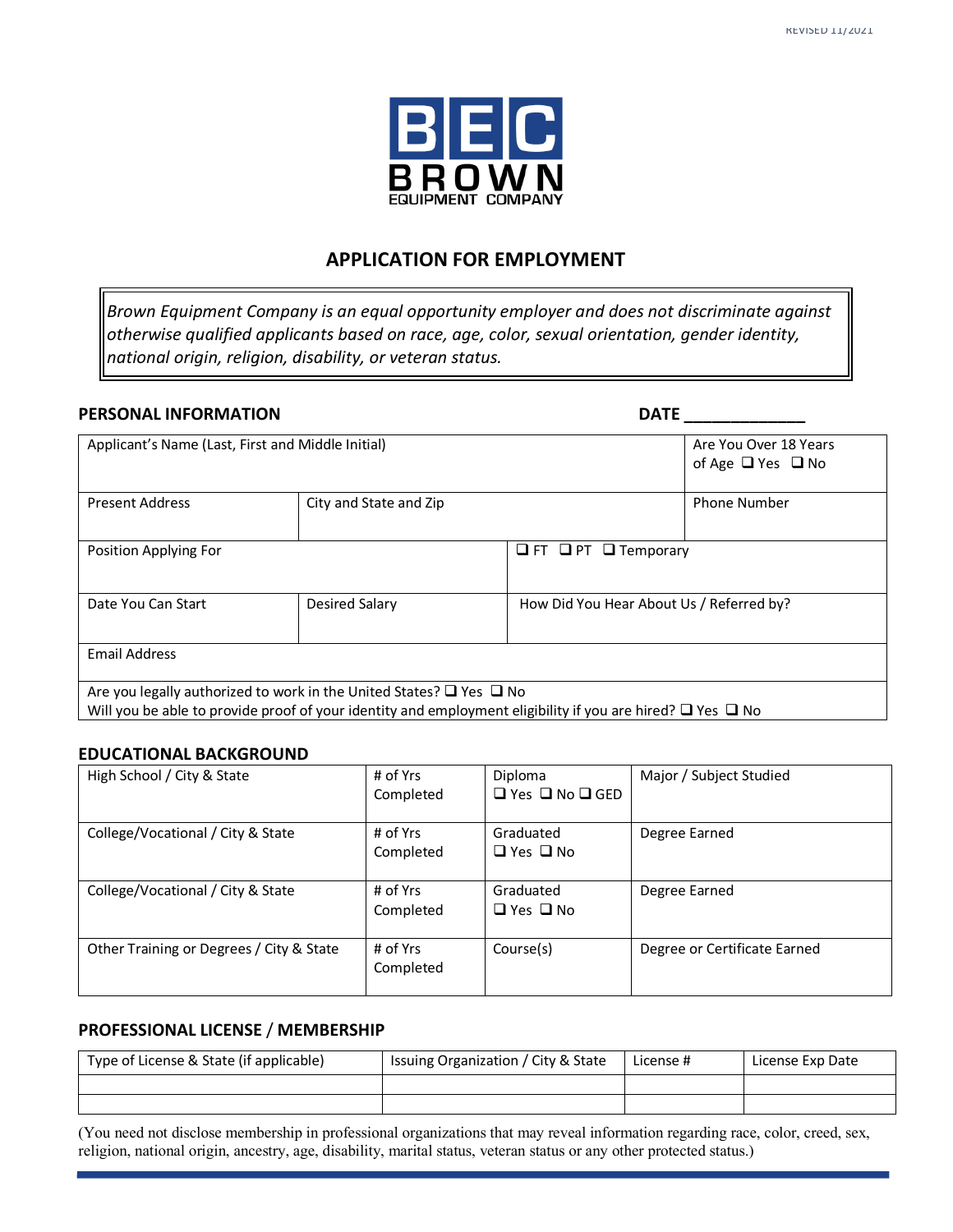**SKILLS** (check all that apply)  $\Box$  MS Office Excel  $\Box$  MS Office Word  $\Box$  MS Office Outlook (Email Application)  $\square$  Customer Service  $\square$  Computers (General Use)  $\square$  Email Application  $\square$  Good Verbal/Written Communication  $\square$  General Mobile Device Skills (Android / IOS Application)  $\Box$  Other

Have you viewed the job essential functions of the Job?  $\Box$  Yes  $\Box$  No Are you able to perform the essential functions of this position with or without reasonable accommodation?  $\Box$  Yes  $\Box$  No If you require a reasonable accommodation, please specify what accommodation

\_\_\_\_\_\_\_\_\_\_\_\_\_\_\_\_\_\_\_\_\_\_\_\_\_\_\_\_\_\_\_\_\_\_\_\_\_\_\_\_\_\_\_\_\_\_\_\_\_\_\_\_\_\_\_\_\_\_\_\_\_\_\_\_\_\_\_\_\_\_\_\_\_\_\_\_\_\_\_\_\_\_\_\_\_\_\_\_\_\_\_\_\_\_\_\_\_\_\_\_\_\_

Have you ever been employed with BEC?  $\Box$  Yes  $\Box$  No If yes, please indicate location, position and dates of employment Location/Position: \_\_\_\_\_\_\_\_\_\_\_\_\_\_\_\_\_\_\_\_\_\_\_\_\_\_\_\_\_\_\_\_\_\_\_\_ Date: (MM/YY) from\_\_\_\_\_\_\_\_\_ to \_\_\_\_\_\_\_\_\_\_

#### **WORK EXPERIENCE**

| Date (Mo/Yr)        | <b>Employer Name</b> | <b>Employer Address</b>          | <b>Position</b> | <b>Ending Salary</b>      |
|---------------------|----------------------|----------------------------------|-----------------|---------------------------|
| From:               |                      |                                  |                 |                           |
| To:                 |                      |                                  |                 |                           |
| <b>Phone Number</b> | <b>Supervisor</b>    | <b>Duties / Responsibilities</b> |                 | <b>Reason for leaving</b> |
|                     |                      |                                  |                 |                           |
|                     |                      |                                  |                 |                           |
|                     |                      |                                  |                 |                           |
| Dates of employment | <b>Employer Name</b> | <b>Employer Address</b>          | <b>Position</b> | <b>Ending Salary</b>      |
| Start:              |                      |                                  |                 |                           |
| End:                |                      |                                  |                 |                           |
| <b>Phone Number</b> | Supervisor           | <b>Duties / Responsibilities</b> |                 | <b>Reason for leaving</b> |
|                     |                      |                                  |                 |                           |
|                     |                      |                                  |                 |                           |
|                     |                      |                                  |                 |                           |
| Date of employment  | <b>Employer Name</b> | <b>Employer Address</b>          | <b>Position</b> | <b>Ending Salary</b>      |
| Start:              |                      |                                  |                 |                           |
| End:                |                      |                                  |                 |                           |
| <b>Phone Number</b> | Supervisor           | <b>Duties / Responsibilities</b> |                 | <b>Reason for leaving</b> |
|                     |                      |                                  |                 |                           |
|                     |                      |                                  |                 |                           |
|                     |                      |                                  |                 |                           |
| Date of employment  | <b>Employer Name</b> | <b>Employer Address</b>          | <b>Position</b> | <b>Ending Salary</b>      |
| Start:              |                      |                                  |                 |                           |
| End:                |                      |                                  |                 |                           |
| <b>Phone Number</b> | Supervisor           | <b>Duties / Responsibilities</b> |                 | <b>Reason for leaving</b> |
|                     |                      |                                  |                 |                           |
|                     |                      |                                  |                 |                           |

 $\mathcal{L}_\mathcal{L} = \{ \mathcal{L}_\mathcal{L} = \{ \mathcal{L}_\mathcal{L} = \{ \mathcal{L}_\mathcal{L} = \{ \mathcal{L}_\mathcal{L} = \{ \mathcal{L}_\mathcal{L} = \{ \mathcal{L}_\mathcal{L} = \{ \mathcal{L}_\mathcal{L} = \{ \mathcal{L}_\mathcal{L} = \{ \mathcal{L}_\mathcal{L} = \{ \mathcal{L}_\mathcal{L} = \{ \mathcal{L}_\mathcal{L} = \{ \mathcal{L}_\mathcal{L} = \{ \mathcal{L}_\mathcal{L} = \{ \mathcal{L}_\mathcal{$ 

 $\mathcal{L}_\mathcal{L} = \{ \mathcal{L}_\mathcal{L} = \{ \mathcal{L}_\mathcal{L} = \{ \mathcal{L}_\mathcal{L} = \{ \mathcal{L}_\mathcal{L} = \{ \mathcal{L}_\mathcal{L} = \{ \mathcal{L}_\mathcal{L} = \{ \mathcal{L}_\mathcal{L} = \{ \mathcal{L}_\mathcal{L} = \{ \mathcal{L}_\mathcal{L} = \{ \mathcal{L}_\mathcal{L} = \{ \mathcal{L}_\mathcal{L} = \{ \mathcal{L}_\mathcal{L} = \{ \mathcal{L}_\mathcal{L} = \{ \mathcal{L}_\mathcal{$ 

 $\mathcal{L}_\text{max} = \frac{1}{2} \sum_{i=1}^n \mathcal{L}_\text{max} = \frac{1}{2} \sum_{i=1}^n \mathcal{L}_\text{max} = \frac{1}{2} \sum_{i=1}^n \mathcal{L}_\text{max} = \frac{1}{2} \sum_{i=1}^n \mathcal{L}_\text{max} = \frac{1}{2} \sum_{i=1}^n \mathcal{L}_\text{max} = \frac{1}{2} \sum_{i=1}^n \mathcal{L}_\text{max} = \frac{1}{2} \sum_{i=1}^n \mathcal{L}_\text{max} = \frac{1}{2} \sum_{i=$ 

Have you ever been fired or asked to resign from a job?  $\Box$  Yes  $\Box$  No If yes, please explain: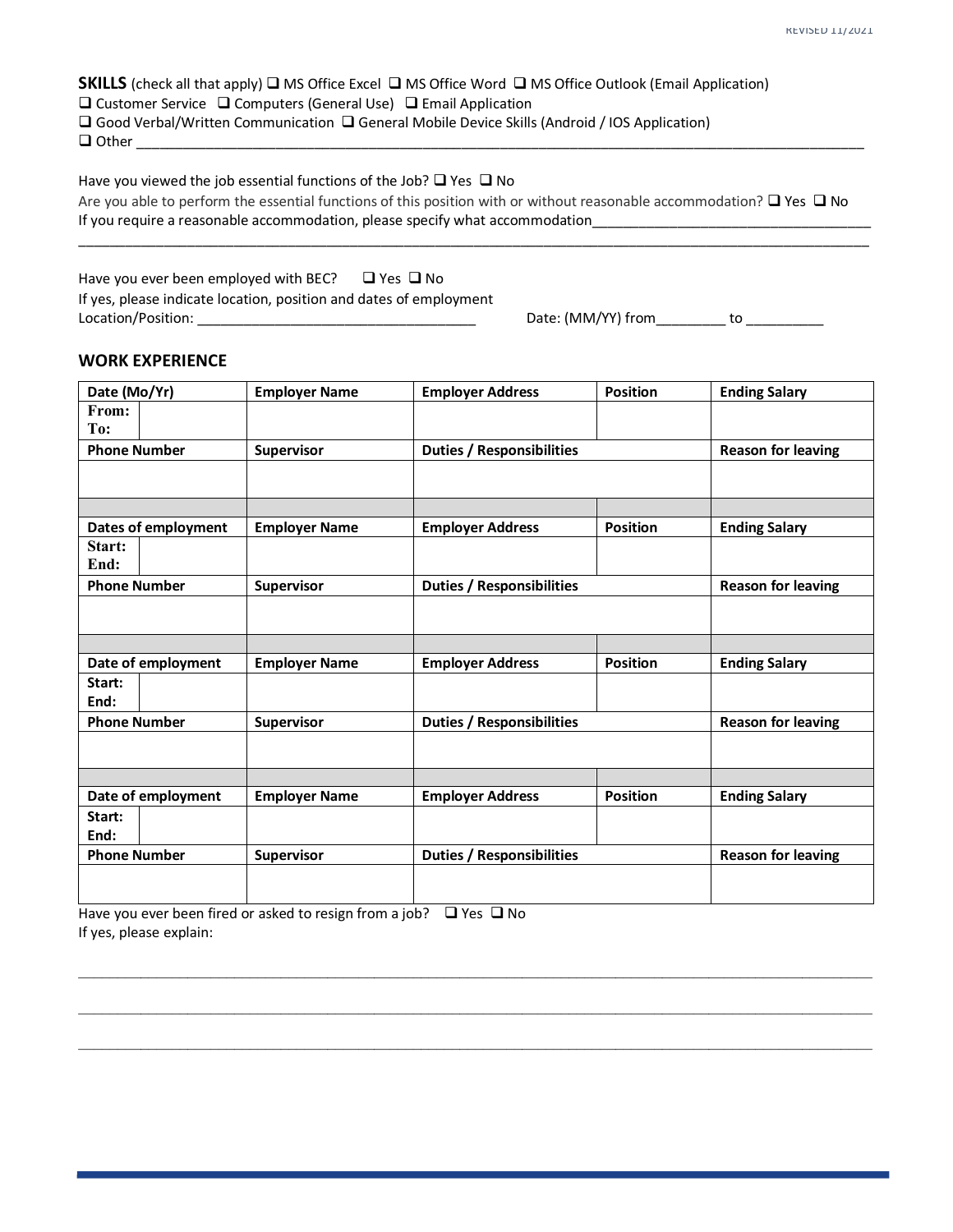#### **DRUG FREE WORKPLACE**

In order to preserve the safety, health and well-being of its staff, Brown Equipment Company is committed to a Drug Free workplace. The Company will utilize drug tests to prevent hiring or rehiring individuals who use illegal drugs and to prevent employing individuals whose use of drugs presents a risk or unsafe or unsatisfactory job performance.

#### **APPLICANT'S STATEMENT**

I hereby certify that the facts set forth in the above employment application are true and complete to the best of my knowledge and I authorize Brown Equipment Company to verify their accuracy and to obtain reference information on my work performance. I hereby release Brown Equipment Company from any/all liability of whatever kind and nature which, at any time, could result from obtaining and having an employment decision based on such information. I understand that, if employed, falsified statements of any kind or omissions of facts called for on this application shall be considered sufficient basis for dismissal.

I understand that should an employment offer be extended to me and accepted that I will fully adhere to the policies, rules and regulations of employment of the Employer. However, I further understand that neither the policies, rules, regulations of employment nor anything said during the interview process shall be deemed to constitute the terms of an implied employment contract. I understand that any employment offered is for an indefinite duration and at will and that either I or the Employer may terminate my employment at any time with or without notice or cause.

|                                           |                             |      | Date: ______________ |  |  |
|-------------------------------------------|-----------------------------|------|----------------------|--|--|
| <b>COMPANY USE ONLY:</b>                  |                             |      |                      |  |  |
| Hired: $\Box$ Yes $\Box$ No               | Start Date: The Start Date: |      |                      |  |  |
| <b>Printed Name of Supervisor/Manager</b> | Signature                   | Date |                      |  |  |